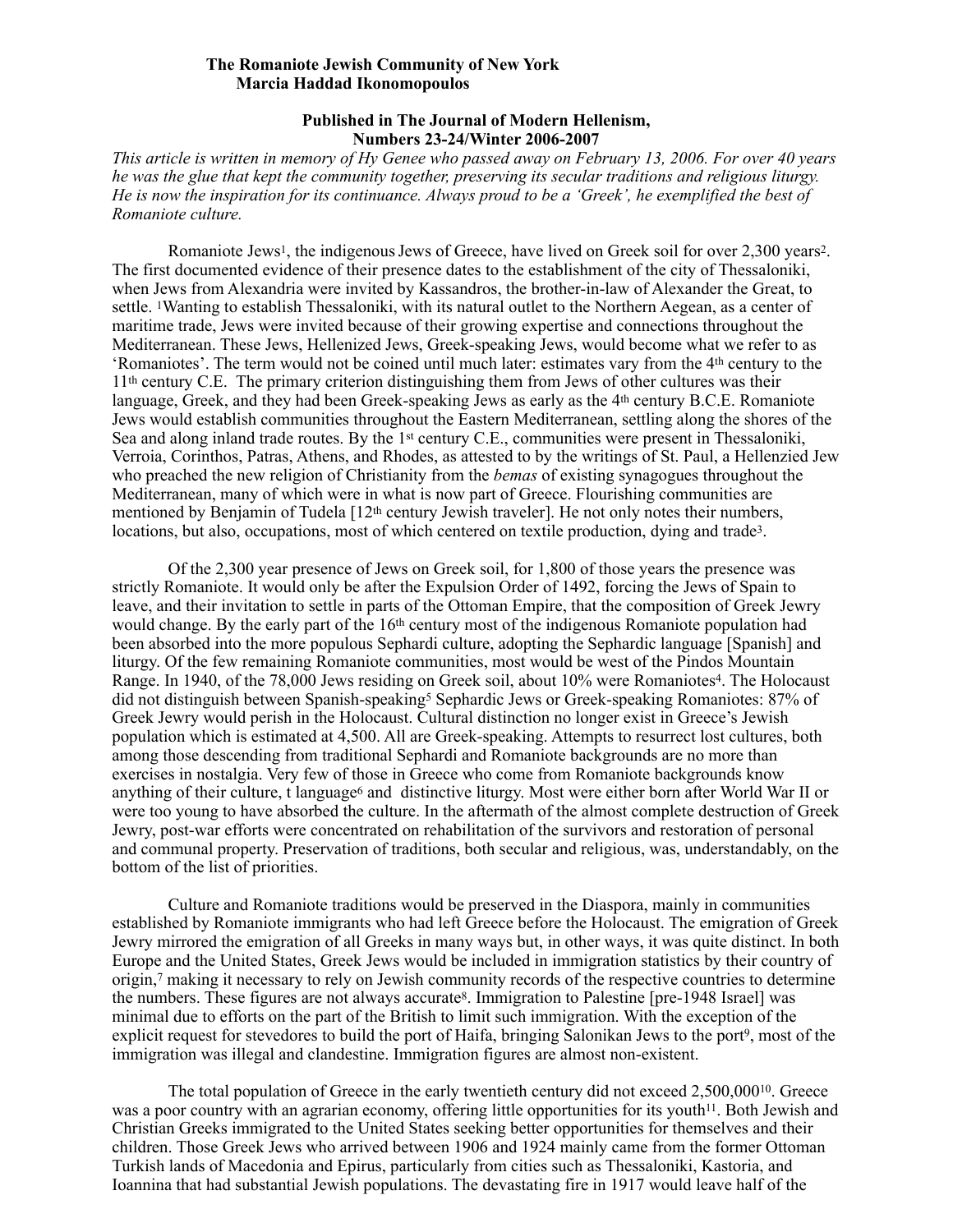Jewish community of Thessaloniki homeless, leading many to immigrate to the United States. These were traditional Spanish-speaking Sephardic Jews and they would establish communities in New York City and along both the Atlantic and Pacific Coasts. Most adapted to their new country, only retaining traces of their Sephardic heritage during occasional holiday celebrations. Their ancestral language, Judeo-Espanyol, was rapidly lost.

<span id="page-1-0"></span>The preservation of language, or lack of it, offers us insights into many aspects of ethnic identity and cultural preservation. An estimated 40,000 Greek Jews left Greece between 1906 and 1940, settling primarily in France and the United States<sup>12</sup>. An additional 5,000 immigrated to Israel after 1948<sup>13</sup>. The majority of these Jews were Sephardim. Within two generations they would no longer identify themselves as 'Greek Jews', many having never identified themselves in such terms as they had left when their cities of origin were still part of the Ottoman Empire. They would now be 'French Jews', 'American Jews', 'Israelis' or, among those who still retained a pride in their Sephardic origins, 'Sephardim'. Among the Romaniotes, especially those from the city of Ioannina [Yanniotes], ethnic identities would be defined in terms of both their city and country of origin, Ioannina and Greece respectively. The interesting phenomenon is that, unlike other Greek Jewish emigrants, the Romaniotes continued to preserve their distinctive culture, traditions and, most importantly, their language [Greek]. The 'how' and 'why' of this phenomenon has not yet been fully researched. What is beyond speculation is that Romaniote Jewry still thrives in the New York area and so much of this has to do with a little synagogue on Broome Street on the Lower East Side of Manhattan<sup>14</sup>[.](#page-9-1)

<span id="page-1-1"></span>Tourists who visit Kehila Kedosha Janina are often pleasantly surprised by the story told inside. Most had not realized that Jews lived, and continue to live, in Greece. Many find the terms 'Greek' and 'Jew' incongruous, feeling that one must be one or the other and cannot possibly be both at the same time. Some enter with misconceptions about the relationship between Jews and Greeks, certainly with a void in knowledge about the long history of Jews on Greek soil, few having ever heard the term 'Romaniote'. The museum within the synagogue attempts to tell the story of Greek Jewry, the history, the culture and, most specifically, who 'Romaniote' Jews are. In many ways, Kehila Kedosha Janina has become the worldwide repository of Romaniote culture. The neighborhood surrounding the synagogue and museum has changed. Most of the families of the original congregants have long since left, but Kehila Kedosha Janina still stands, one of only five original Jewish houses of worship left of the hundreds that once existed. But, why not? The story of Romaniote Greek Jewry is one of endurance and perseverance. It is a Greek story. It is a Jewish story.

<span id="page-1-2"></span>The story of Judaism and Hellenism is one of interaction between the two cultures that most influenced western civilization.<sup>[15](#page-9-2)</sup> Greeks and Jews have lived alongside each other for over two millennia, exchanging ideas, absorbing each other's culture and surviving, while most of the other cultures of antiquity slipped into oblivion. Their relationship was not always harmonious. In many ways, they were too much alike and would become even more so over the centuries. Both were people of long histories and long memories, never forgetting their friends and, certainly, not willing to forget their enemies. They would also become people of the Diaspora, both Jews and Greeks numbering more representatives of their respective ethnicities outside their territorial borders than within. How to survive in the Diaspora and how to preserve their respective cultures would be subjects debated by both. For Jews in the Diaspora, how to participate in surrounding non-Jewish culture and take advantage of the opportunities afforded them, while still preserving their religion has been a constant challenge. For Greeks in the Diaspora, the challenge was to preserve their culture and, most importantly, the language that was so inherently tied to that culture. Romaniote Jews in New York somehow achieved both: the preservation of their religion with its specific cultural difference, and the preservation of the Greek culture and language that distinguished them from other Jews. Within the walls of Kehila Kedosha Janina, the Holy Congregation of Ioannina, both would be passed down from generation to generation.

 Romaniote Jews came to the United States during the massive wave of immigration, from 1881-1924, when over 17 million European immigrants would arrive, among them 3,500,000 Jews. Most of the Jewish immigrants were from Eastern European countries, fleeing pogroms and persecutions. A great majority would initially settle in 'ghettos' in Eastern cities close to their port of entry, New York City, Baltimore, and Boston. Those who entered through the port of New Orleans traveled up the Mississippi to Chicago. They would settle where there was cheap housing and relatives who could help them adjust, find housing and get employment. For Jews, the existence of Jewish institutions such as synagogues, *shohets* [ritual slaughterers] and *mikvehs* [ritual baths], was also important. The Lower East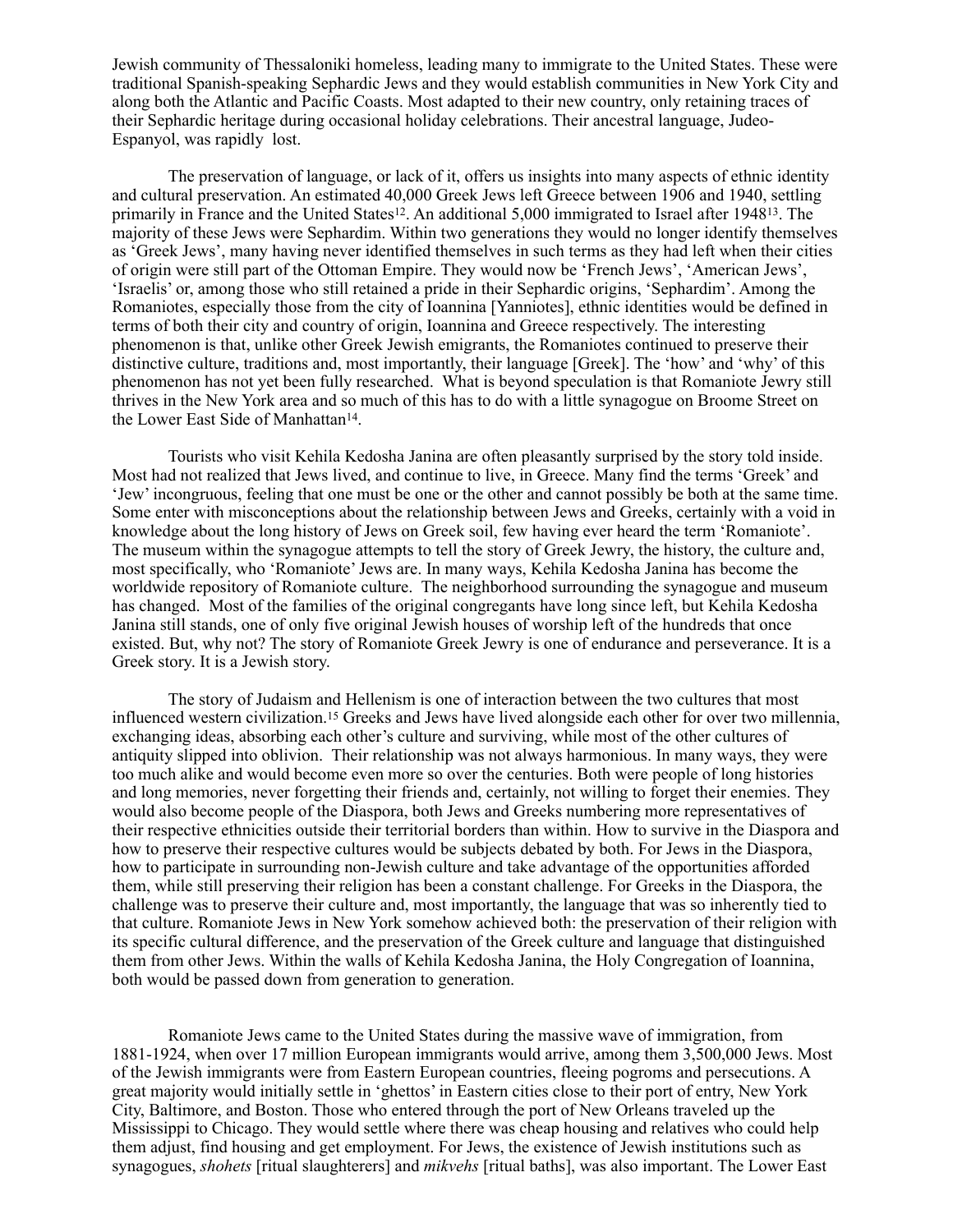<span id="page-2-0"></span>Side of Manhattan was a primary site of settlement for Jewish immigrants in New York City from 1881-1924[. 16](#page-9-3)

<span id="page-2-2"></span><span id="page-2-1"></span>Intermingled with this massive wave of Eastern European, Ashkenazi<sup>[17](#page-9-4)</sup> Jews was a smaller group of Jews arriving from the Balkans. Political upheavals, border changes and economics were the primary reason for their leaving countries that were part of the disintegrating Ottoman Turkish Empire. Most of these Jews were traditional Sephardim coming from lands that were, or would shortly become Turkey, southern Yugoslavia and Greece, from cities such as Smyrna, Monastir, Thessaloniki, and Kastoria. Intermingled with the Spanish-speaking Sephardic Jews was a small contingent of Jews from Ioannina: Greek-speaking Romaniote Jews. Hundred of synagogues would be established on the Lower East Side, most Ashkenazi, but, also a small number of traditional Sephardic congregations, including those serving Jews from Greece [Thessaloniki and Kastoria]<sup>18</sup>[.](#page-9-5) It is understandable that the Romaniote Jews would have difficulty worshipping in Ashkenazi synagogues, the liturgy being remarkably different. While the liturgy of the Sephardim was closer to that of the Romaniotes, language would be a deciding factor in the establishment of a separate Romaniote *kehila*' [community]. The Greek-speaking Romaniotes did not feel comfortable worshipping in a Spanish-speaking congregation. Their language [Greek] would separate them, not only from Yiddish<sup>19</sup>[-](#page-9-6)speaking Jews, but also, from Spanish-speaking Jews. Thus Kehila Kedosha Janina was born.

<span id="page-2-3"></span>Between 1906-1924, half of the Jewish community of Ioannina emigrated, approximately 2000 of the 4000 members. The Jewish community had reached its height in the early part of the twentieth century, as reflected by the need to build an additional synagogue outside the *kastro* walls. In many ways, the dynamics behind the emigration mirrored that of non-Jewish Greeks in Epirus but, in other aspects, it reflected uncertainties not shared by the Christian community. Like their Christian counterparts, the Jews were affected by the economy, political upheavals, the need to amass dowries and the laws of inheritance and, like the Christians, the Jews would leave to seek a better life for themselves and their children, but an added dimension in Greek Jewish emigration was an underlying uncertainty as to how they would fare in a Christian world after Ioannina became part of Modern Greece in 1913. Under the Ottoman Turks, they had been able to continue to practice their Judaism with little interference. Would this continue? A possibly troubling omen was talk of mandatory closing of commercial establishments on Sunday, the Christian Sabbath, something that would create a disadvantage for Jewish shop owners who wished to continue to observe their Sabbath on Saturdays. Now they would lose two days of work and, if they employed Christians, they would have to pay them for work lost on Saturday. Uncertainties might have triggered the emigration, but once in the New World the majority would continue to proudly identify themselves as Greeks and, within the walls of Kehila Kedosha Janina, and sister synagogues that were established as offshoots of the Kehila, they would continue to practice their age-old traditions and incorporate Judeo-Greco into their liturgy.

<span id="page-2-5"></span><span id="page-2-4"></span>Greek Jews, both Sephardic and Romaniote, often lived side by side in predominantly Jewish neighborhoods in New York City and the outlying boroughs. Very often, they shared similar occupations. Occasionally, they would even intermarry. While outsiders, especially Ashkenazi Jews, would group them together, among themselves there were marked differences, not the least of which was language. The Sephardim continued, at least among the new arrivals and the first generation of children born in the New World, to speak *judesmo*, a mixture of medieval Spanish and Hebrew, and the Romaniotes [the Yanniotes] were Greek-speakers. While in the work place, they might often work side by side, but they would worship separately, their liturgies reflecting century-old distinctions. They rarely socialized, again language playing a major role. On arrival in the New World, Greek Jews would settle into occupations that often, but not always, mirrored their occupations in Greece. Many would work in the textile industry. Jewsfrom Ioannina, Kastoria and Monastir<sup>[20](#page-9-7)</sup> would open small factories producing women's garments and underwear. While a number of the Sephardic merchants accumulated sizable fortunes, most of the Yanniotes remained small-time operators. Hard working, family oriented and strongly attached to their culture and traditions, their wealth was not measured in material possessions. They worked in, and opened small factories producing nightgowns, bathrobes, women's underwear and aprons. In Ioannina, few of these Jewish families had been involved in the production of finished garments. Most had been involved in the import and export of textiles. Factory production on the scale seen in New York City in the 1920s had not yet reached Greece. While some of the small shops would be downtown, close to home, larger factories would be uptown and, even before the completion of Kehila Kedosha Janina, congregants would start to move to Harlem to be closer to work. One of the first sister synagogues of Kehila Kedosha Janina would be Sheerith Israel<sup>21</sup> of Janina, located first in Harlem and, then, at two additiona[l](#page-9-8) locations in the Bronx. An additional textile factory was built in New Bedford, Massachusetts, bringing Yanniote Jews to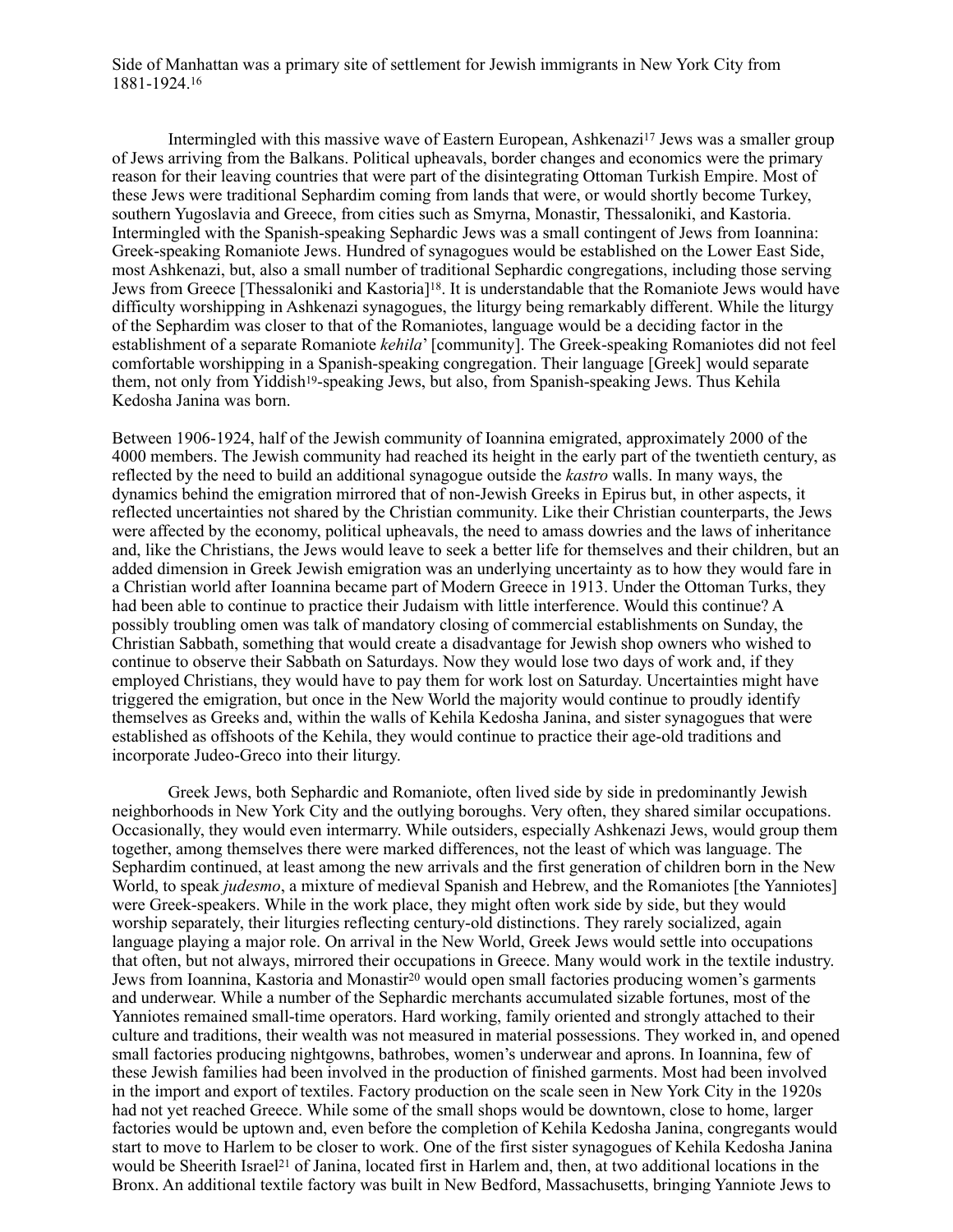work there. Distance did not weaken the strength of the Romaniote community. Marriages would continue to be arranged and the center would continue to be in Lower Manhattan, within the walls of Kehila Kedosha Janina.

<span id="page-3-0"></span>In their very 'Greek' identity, the Romaniote Jews of Ioannina were, in many ways, torn between two worlds. Their religion was Jewish but their ethnicity was Greek. In the New York City area, where they had access to traditional Greek institutions, there would be instances in their daily lives where being Greek was almost as important as being Jewish. Saint Barbara Greek Orthodox Church, founded in a former synagogue at 27 Forsyth, like most Greek parishes, would offer Greek language classes, and many of the students in the 1940s and 1950s were the children of Greek Jews living close by.<sup>[22](#page-9-9)</sup> The preservation of their Greek language was an important part of their identity and something that had to be passed on to their children. Unfortunately, the language would cause problems for these Greek-speaking Jews. An industrial accident in Harlem in 1906 demonstrated the hardships they encountered in the New World, and how their fellow Jews often ostracized them because they spoke Greek and not Yiddish. A young man from the small community of Yanniote Jews was working as an assistant to the driver of a horse-drawn truck delivering merchandise for a cigarette factory when he fell under the cart and was run over by the horse. The sudden death of this young man raised many problems for the small Jewish community. They were recent arrivals in the New World and were not organized for such disasters. They had no religious or civic associations---no provision for such emergency. There was no workmen's compensation law, nor any provision for burial  $^{23}$  $^{23}$  $^{23}$ . The need to bury this young man, and the fact that other Jewish organizations questioned his 'Jewishness' because he spoke Greek and did not have a typically Jewish surname, resulted in the organization of a burial society to serve the community. The United Brotherhood Good Hope Society of Janina is still active today, one of the most active Jewish burial societies in the northeast.

<span id="page-3-3"></span><span id="page-3-2"></span><span id="page-3-1"></span>In most immigrant communities, within two generations the language of the mother country is lost. While initially preserved by the immigrants and passed on to some extent to their children, very few of the third generation will have a spoken knowledge of the 'mother tongue'. For many, language is closely interwoven with culture. Nowhere is this more apparent than among Greek speakers.<sup>[24](#page-9-11)</sup> For Romaniote Jews, language, the Greek language, has always been an important part of their identity. It would separate and distinguish them from Spanish-speaking Sephardic Jews while living in Greece, and would continue to be a distinguishing factor once they arrived in the New World. An inherent part of Romaniote liturgy is based on Judeo-Greco, a mixture of Greek and Hebrew, a reinforcement of their Greek identity and knowledge of Greek throughout the Jewish liturgical year. While most of the service is nowdone in traditional Hebrew, *piyyuttim*, <sup>[25](#page-10-0)</sup> distinctive poetry inserted into the service that differs from one Jewish community in the Diaspora to another, are in Judeo-Greco in a Romaniote service. Greek expressions were part of their daily communication, often spoken in the distinctive Yanniote dialect, a dialect spoken by both Jews and Christians in Ioannina.<sup>[26](#page-10-1)</sup> Romaniotes would identify themselves as Greek Jews; a distinction not often made by Jews from Sephardic backgrounds whose families immigrated to the United States. Descendants of Greek Sephardic immigrants refer to themselves as *Saloniklis*,*Rhodeslis*, etc., emphasizing their separation. <sup>[27](#page-10-2)</sup> Jews from Ioannina would refer to themselves as *Yanniotes*, but this was the same term that Christians from Ioannina might also use.

<span id="page-3-6"></span><span id="page-3-5"></span><span id="page-3-4"></span>On the Lower East Side, surrounded by the predominantly Yiddish-speaking world of the Ashkenazim, Greek-speaking Jews would often find themselves ostracized. Their Judaism would be doubted. Among themselves, as so often happens to ethnic groups left out of mainstream society, they would create mocking epithets for those who were mocking them. The Romaniotes created a nickname for the Ashkenazim: they called them *zeegazooks*. The word actually had no meaning but, rather, was an imitation of the language, Yiddish, that they could not understand. Socially, the Greek language would play an important role in the life of the early immigrants. They would set up their own coffee houses along Allen Street, places where they could feel comfortable conversing with each other as they sipped their strong coffee and discussed local and, of course, Greek politics. There is no doubt that, as Greekspeakers, their native language would act as a means to unify them and, there is no doubt that as a tiny minority, surrounded by a predominantly non Greek-speaking world, this unity would be necessary. In the midst of the bustling life of early 20th century Lower East Side, with immigrants from all parts of Europe, this small enclave of Greek-speaking Jews preserved their separate customs, traditions and distinctive style of worship. The neighborhood around the Kehila [especially Broome and Allen Streets] would house the extended families, most related to each other in some way. For entertainment, they would frequent the café Amans, listening to the lilting strains of popular singers of the day, one of whom, Amalia,  $28$  lived across the street from the Kehila at 275 Broome Street. The youth would socialize among their own, kept under tight scrutiny of their conservative, old-fashioned parents and grandparents.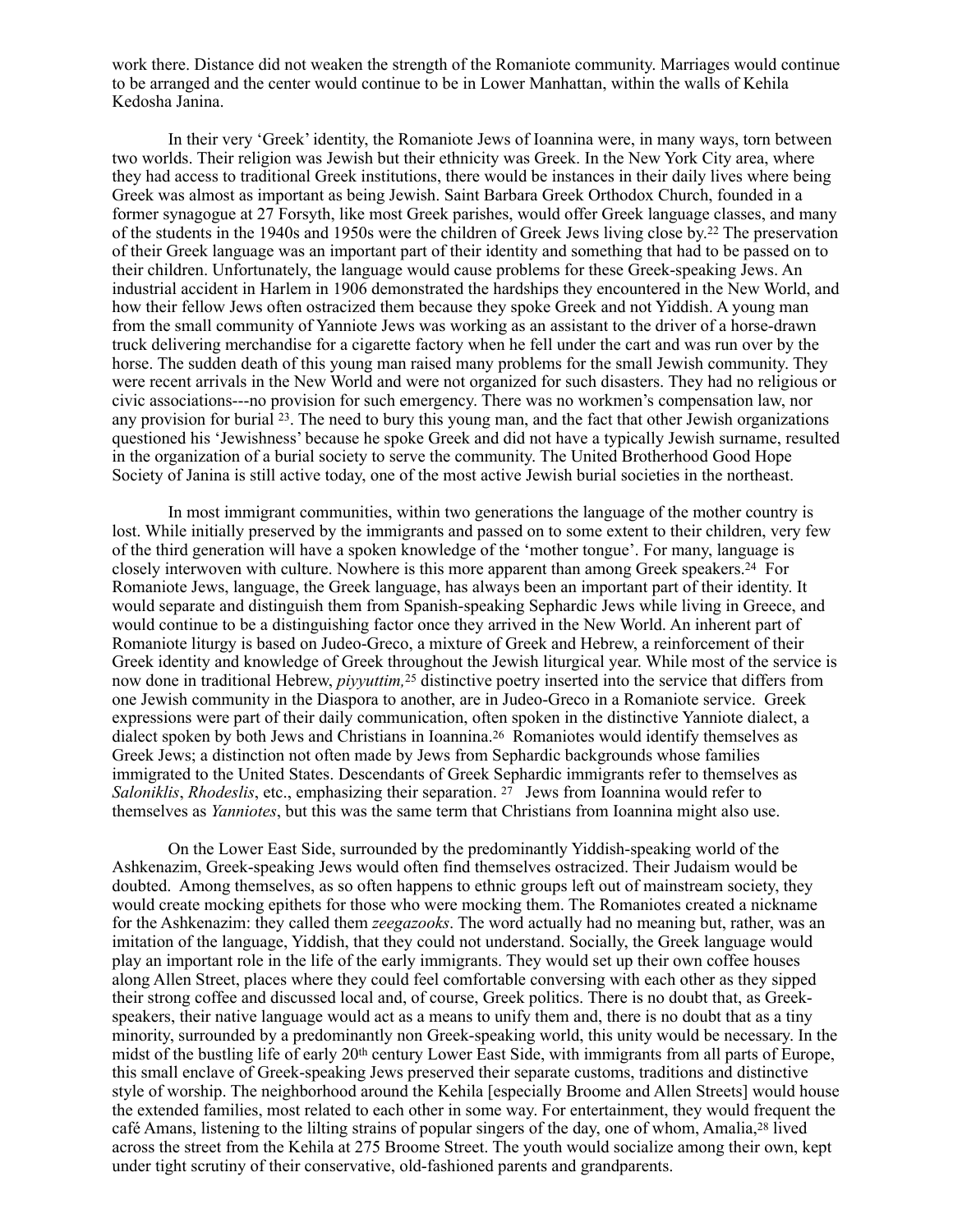Not only was Greek spoken at home, in many instances, it was the only language spoken. If children wanted to be able to communicate with their grandparents, they had to speak Greek. Greek music was often the only music sung at home and many of these 'old' songs are still cherished by subsequent generations. Even among future generations, Greek-language classes, usually given in local churches, would play an important role in a child's upbringing. An interesting phenomenon was the concerted effort to preserve traditional Greek culture among the Jewish immigrants from Ioannina. So beloved was their culture, that a group of children of immigrants formed an organization called the *Pashas*, a strictly social organization founded in 1957 to preserve the secular culture of the Romaniote Greek Jews. Regular monthly meetings were organized and annual dinner dances, picnics and weekend excursions still take place. Greek music is played. The participants gather to dance the traditional dances of Greece [Epirote dances predominant] and to enjoy traditional [kosher] Greek meals. An outsider looking in would probably be quite surprised to learn that the participants at these very Greek events are all Jewish.

The incorporation of traditional Greek food into holiday feasts and, for many, their daily diet, is still a very important part of Romaniote existence. While many practice *kashrut* [observance of kosher laws] and incorporate this into their cooking, Greek food plays an important role in the life of Romaniote Jews. Kehila Kedosha Janina Board meetings often include traditional Greek foods such as feta cheese, kalamata olives, pita bread, taramasalata, bourekas and, of course, a Greek salad. Ouzo is traditionally served during the *kiddush* [traditional meal following Shabbat services] even though there is often speculation [mostly on the part of Ashkenazim who might wander into the service] as to whether ouzo is kosher. In a truly Greek tradition, the congregation usually ignores such references. After all, there is no doubt that God created ouzo.

After almost 100 years of existence, the Romaniote Jewish community of Yanniotes in the United States has spread out throughout the country, living in almost every state. With the exception of a substantial community of retirees in Florida, where an offshoot of the *Pashas* has been formed, there are few means to help them preserve their Greek identity and culture, but the interest is still there as expressed by daily communications [via our website], requests for books and information on their family, the Kehila and the city of origin, Ioannina. In many ways, Romaniote Jews are not very different from their Christian Greek counterparts. Both communities continue to make a concerted effort to perpetuate the culture and language, despair on its possible disappearance, lament the fact that the future generations do not share their appreciation or concerns and, somehow, continue on.

<span id="page-4-1"></span><span id="page-4-0"></span>Much of the ability to perpetuate the culture, traditions and religious practices of Romaniote Jews has depended on Kehila Kedosha Janina. The synagogue was constructed in 1927 and is the only remaining Romaniote synagogue in the Western Hemisphere. In the early part of the 20th century, the streets of the Lower East Side were filled with Jews from throughout Europe, most living in enclaves alongside Jews from their former homeland. Each community would build synagogues reminiscent of those they left behind. The Jews who erected Kehila Kedosha Janina in 1927 were no different. They named their synagogue [the Holy Congregation of Janina] after the small city in Greece that they had come from: Ioannina, pronounced in their dialect as Yanina and, when transliterated from Greek to English, mistakenly spelled with a "j." The community [*kehila*] was incorporated in 1906 and, initially, people would meet in private homes, using a torah scroll brought over from Ioannina for that purpose. The scroll still sits in the Aron inside of Kehila Kedosha Janina, now joined by five others, each with a special story to tell. As the numbers of Yanniotes on the Lower East Side grew, funds were gathered for the building of a synagogue. The names of the major donors [each contributing \$100, a hefty sum in 1927] still grace the marble plaques in the vestibule. Some of the names are obviously Jewish such as Levi and Koen, even though the spelling might be a little different: Levi with an "i" on the end, and Koen with a "K". Other names, Koffinas, Battino, Negrin, Colchamiro and DeCastros are distinctly Yanniote. Never a wealthy congregation, the hardworking founders of the Kehila would build the synagogue with their ow[n](#page-10-5) hands. The original wooden *bema*<sup>[29](#page-10-4)</sup> and Aron<sup>30</sup> still stand and the congregants still sit on wooden benches and chairs dating to 1927. Like most synagogues on the Lower East Side, Kehila Kedosha Janina is small, cramped into a tiny space, all the poor congregants could afford. All the furnishings are be hand-made and exude simplicity and honesty. The immigrant women had contributed their needlework talents. Their decorative embroidered parochets [the curtains symbolizing the veil that was hung in front of the Holy of Holies in the Temple] adorn the simple wood Aron. The congregation was, and still is, Orthodox and the women sit in the balcony upstairs. Although separate from the men, they have always made their wishes known by banging on the inside of the balcony, a tradition that is still practiced.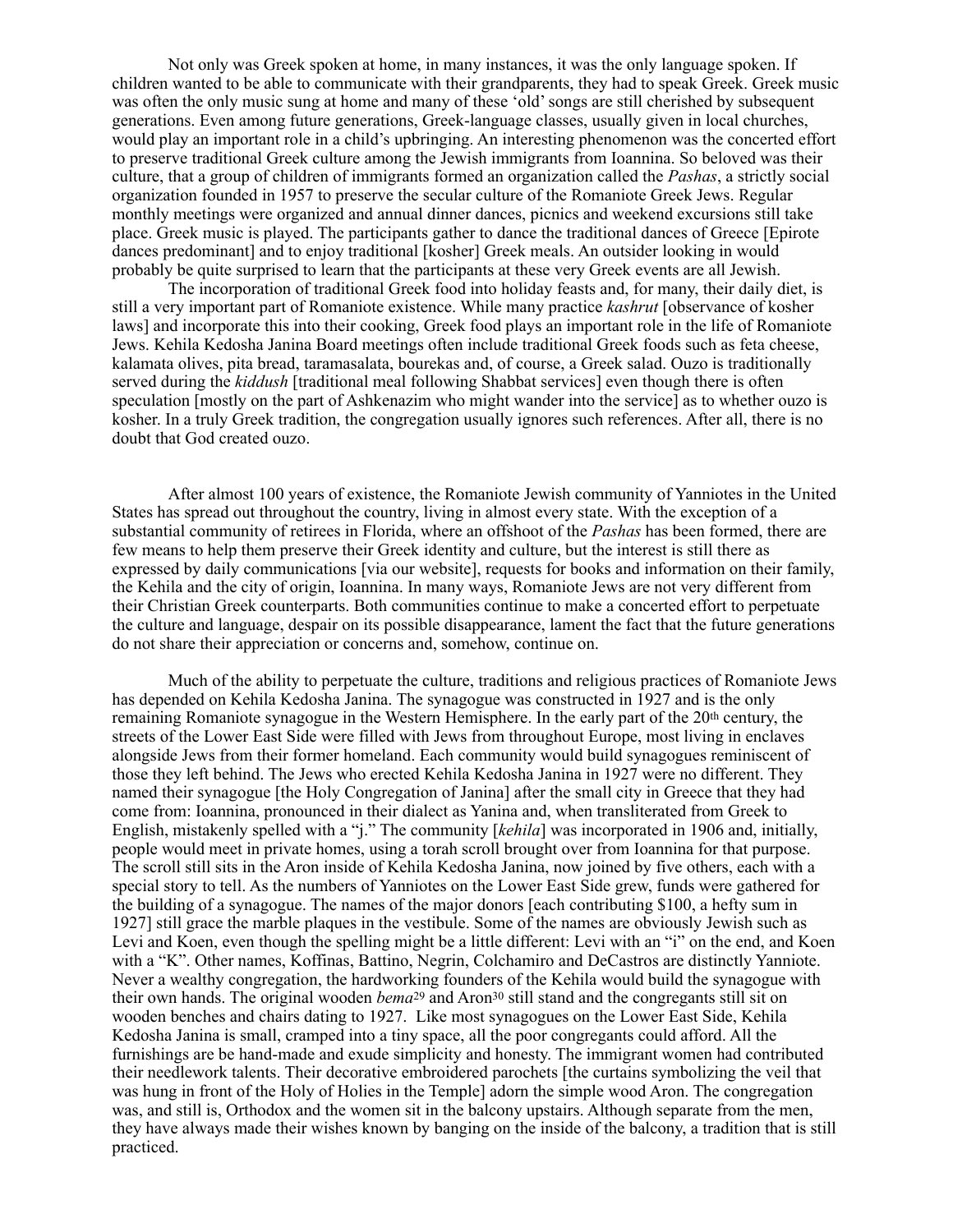<span id="page-5-0"></span>The community, like its sister community in Greece, was traditional, observant and maledominated. Most of the men were engaged in some aspect of the textile industry. A number would open small factories producing aprons, ladies underwear, nightgowns and bathrobes. Very rarely would the women work outside of the family business. As in the old country, higher education was not stressed. Men would be encouraged to enter the professions of their fathers, most small tradesmen or shop owners, and the only acceptable future for a woman would be marriage and family  $31$ [.](#page-10-6) In the New World, marriages were no longer 'officially' arranged, as they were back in Greece, but the youth were encouraged to marry 'among their own'. It was rare for a Yanniote, a Jew from Ioannina, to marry a Sephardi Jew, and still rarer to marry an Ashkenazi.

<span id="page-5-2"></span><span id="page-5-1"></span>The Museum located in the women's balcony has a collection of *Alephs*, birth amulets that in many ways reflect the conservative, male-dominated nature of the community, both in Greece and the United States. An *Aleph*' would be made for every newborn male child, noting his birth and genealogy and, most importantly, filled with kabalistic symbols to protect him from the 'evil eye' for the first forty days of his life.<sup>[32](#page-10-7)</sup> There was no such equivalent for a female child. It was not that daughters were not loved and cherished, but their position in the community was quite different from their male counterparts. A young boy would become part of the *minyan*<sup>[33](#page-10-8)</sup> on his 13<sup>th</sup> birthday. He would grow up to enter the family business, aiding the family economically. He would take care of his parents in their old age and say *kaddish* [the traditional Jewish prayer for the dead] when they died. A girl could do none of these things and, in addition, she was costly: a dowry had to be provided to assure her marriage. In a poor community with large families, additional daughters were often a burden. Sometimes their actual names reflected that. The name Stemma is derived from the Greek world *stamata* and was given to what they hoped was the last of many daughters, expressing the desperate wish that God would 'stop' sending them daughters that they could not afford to marry off.[34](#page-10-9)

<span id="page-5-3"></span>In 1906, when the Kehila was founded, there were between two hundred to three hundred Yanniote Jews in the New York area. Most lived on the Lower East Side but some had already started to move uptown. With the completion of the Williamsburg Bridge in 1903, Brooklyn became an area of settlement for Jews on the Lower East Side who were looking to move their families into the 'suburbs'. Even before the completion of the synagogue on Broome Street, some early Romaniote immigrants had made their residential move into Brooklyn. The first 'sister' congregation in Brooklyn would be in Williamsburg. A synagogue was never built there, as it was close enough to the Lower East Side for those wishing to attend services to walk across the bridge. A sign of the growth of the community, both on Broome Street and in Williamsburg, was the fact that a social hall on South 9th Street in Brooklyn was rented to house the overflow of congregants wishing to celebrate the Jewish High Holidays. It was also at this point that discussion on the sale of seats for the High Holidays took place. While most traditional synagogues sell seats for the Jewish holidays of *Rosh HaShanah* [the Jewish New Year] and *Yom Kippur* [the Day of Atonement], using the opportunity of maximum synagogue attendance to raise funds for the upcoming year, Kehila Kedosha Janina had never done this. In the 1940s when the synagogue would be filled to capacity, the elders made the decision, not so much as a fund-raiser, but as a means of crowd control, to sell the seats. Men, who wished to have a reserved seat, would pay \$1 and women would pay \$2. Now, not only would the women be forced to climb the steps to the balcony, but they would also have to pay double for this privilege. The rational was that there were fewer seats in the women's balcony. In 1936, an offshoot of Kehila Kedosha Janina was created in Brooklyn, on 66th Street between 21st and 22nd Avenues in Bensonhurst. It was called the Mapleton Synagogue or Kehila Kedosha Janina of Mapleton. Originally located on the top floor of a large Ashkenazi synagogue, it was eventually moved in 1965 to its own quarters around the corner at 65th Street. The first rabbi of Kehila Kedosha Janina of Mapleton was Rabb[i](#page-10-10) Bechoraki<sup>[35](#page-10-10)</sup> Matsil, who was born in Ioannina in 1877 and arrived in New York in 1919. He would support his family of nine children on his \$400 annual salary and would serve the congregation until his death in 1962. The Mapleton Synagogue is no longer in existence. The rabbi's youngest son, Sol Matsil, sits on the Board of Kehila Kedosha Janina.

<span id="page-5-4"></span>Additional sister congregations were opened in Harlem, and the Bronx. The Harlem synagogue [Congregation Sheerith Israel of Janina] moved first to Hunts Point in the Bronx, where many Yanniote Jews were engaged in the Hunts Point Market and, like the first Yanniote synagogue in Brooklyn, was housed within an Ashkenazi synagogue in the Hunts Point Jewish Center at 928 Simpson Street. During the week it was the Hebrew school for the Hunts Point Jewish Center and on Shabbat and all holidays it was Sheerith Israel of Janina. As in the downtown synagogue, the liturgy would be predominantly in Hebrew with the addition of Judeo-Greco *piyyuttim*, but the sermons were always in Greek. The synagogue closed in the early 1950s and the congregation moved to new quarters on Kingbridge Road in the Bronx, in the Kingbridge Heights Jewish Center on Eames Place.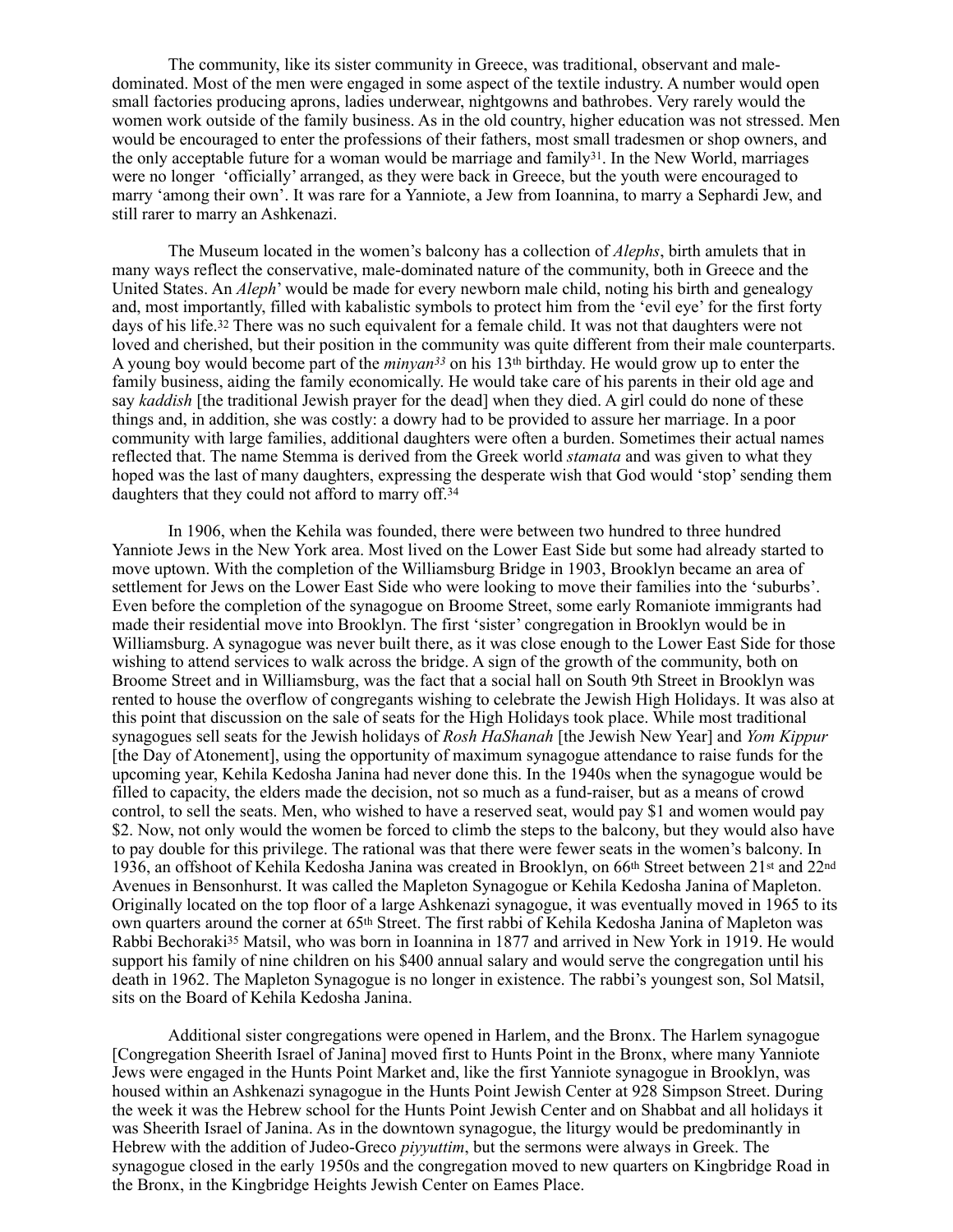<span id="page-6-0"></span>The immigration quotas of 1924<sup>[36](#page-11-0)</sup> would limit the number of Yanniote Jews to arrive after that year, and with the destruction of the Ioannina community in Greece during the Holocaust, where 91% would perish in the concentration camps, the Kehila Kedosha Janina would become the center of Romaniote Jewish life worldwide, keeping the flame of this distinct Jewish group alive. With these thoughts in mind, in 1997, a museum was created in the women's section. Kehila Kedosha Janina is now an historical landmark, designated so by the City of New York and is on the state and national registry. The synagogue's exterior was restored in 2004 and was awarded the Lucy B. Moses Award for Architectural Preservation. The congregation is now in the process of completing the first stage of an extensive interior restoration aimed at restoring the original 1927 interior with updated electricity and airconditioning.

<span id="page-6-2"></span><span id="page-6-1"></span>In addition to displaying artifacts of Romaniote Jews, costumes and religious items, and telling their unique story, the museum at Kehila Kedosha Janina has an extensive collection of archival records and photographs of the community, both before it left Greece and after its arrival in the United States[.](#page-11-1) [37](#page-11-1) The museum actively works with other museums throughout the world, especially the Jewish Museum in Athens, sharing information and exchanging knowledge. Larger, more famous museums have sought its help in telling this rarely told story of Greek-speaking Jewry and the museum in New York has supplied information and artifacts to such prestigious institutions as The United States Holocaust Memorial Museum in Washington DC, the Museum of Jewish Heritage in New York, Yad VaShem in Jerusalem and the recently opened Museum in Memory of the Murdered Jews of Europe in Berlin.<sup>[38](#page-11-2)</sup> The synagogue's library houses an extensive collection of books on Greek Jewry, written in English, Hebrew, Greek, French and Italian, and it has the largest collection of English-language books on Greek Jewry in the world, all for sale though its website and gift shop. In addition, with the sole purpose of assuring that the Romaniote story is told, the community publishes its own books, through a publishing division named "The Association of Friends of Greek Jewry". Recent publications include *In Memory of the Jewish Community of Ioannina*, a memorial book listing the names of all those who were deported from Ioannina and perished in the Holocaust, *Yannina-Journey To the Past*, the English translation of a best selling book on the Jews of Ioannina by Eftihia Nachmias Nachman, and *Ten Gold Medals: Glory or Freedom*, a children's book on the Holocaust in Greece by Isaac Dostis, the founder of the Museum at Kehila Kedosha Janina. Dostis' book has been endorsed by the New Jersey Commission on Holocaust Studies for inclusion in their curriculum for Middle Schools as part of one of the best mandated Holocaust Studies programs in the United States. Future publications will include a comprehensive book on the Jews of Corfu[,](#page-11-3) memorial books on other Romaniote communities in Greece [Corfu, <sup>[39](#page-11-3)</sup> Arta, Preveza, Hania, Chalkis, and Athens], *The Names of the Jews of Ioannina*, and *The Romaniotes of the Lower East Side*.

<span id="page-6-4"></span><span id="page-6-3"></span>The Kehila Kedosha Janina's story is one of perseverance, endurance and rebirth. In 2000, a Board of Directors was created for the Synagogue and Museum. The composition of the Board is reflective of the continuity that is so much a part of the story of this special community. Most of the members of the Board come from families who once worshiped in the Kehila, many even descended from the founding fathers. All, as reflected in the mission of the Kehila, are committed to preserving the traditions, customs and liturgy of the Romaniote Jews of Ioannina, Greece. Cultural events, very traditional Greek cultural events, are part of the regular programming of Kehila Kedosha Janina: Greek-Jewish cooking classes, Greek-Jewish music and dancing and an annual Greek Jewish film festival<sup>[40](#page-11-4)</sup>. Annual trips to Greece, organized by both the Kehila and its sister organization, The Association of Friends of Greek Jewry, always include the city of Ioannina. Most of the participants have their roots in the Jewish Community of Ioannina and long to visit the city of their ancestors' birth. While other participants may be Ashkenazi Jews interested in this unique culture, or Sephardic Jews who have their roots in other cities in Greece often included in the tour, the reactions of the Romaniotes on arriving in the city, landing at the airport in Ioannina, can only be compared to pilgrims making a spiritual visit. Tears fill their eyes, some even kneel to touch the ground and all want private time to relive the stories their *papous<sup>[41](#page-11-5)</sup>*and *nonas*<sup>[42](#page-11-6)</sup> told them, stories of the Lake, <sup>43</sup> the *kastro*<sup>[44](#page-11-8)</sup> and the close-knit Jewish community that once upon a time lived in Ioannina. They wander the cobble-stoned streets within the *kastro* walls, trying to find signs of the former Jewish presence, many bringing names and possible addresses of relatives with them. They take a boat ride to the island in the Lake, reliving the stories told by their ancestors. Many return repeatedly, bringing their children and grandchildren with them, passing on the love for this city to the next generation. Some even make the concerted effort to celebrate *simchas* [joyous occasions] in the only remaining synagogue in the city.

<span id="page-6-8"></span><span id="page-6-7"></span><span id="page-6-6"></span><span id="page-6-5"></span>In 2000, a Bar Mitzvah took place in Ioannina, one of the few that would take place after the destruction of the community during the Holocaust. All the participants came from the United States, the grandmother and mother of the Bar Mitzvah boy members of the Romaniote Community of New York.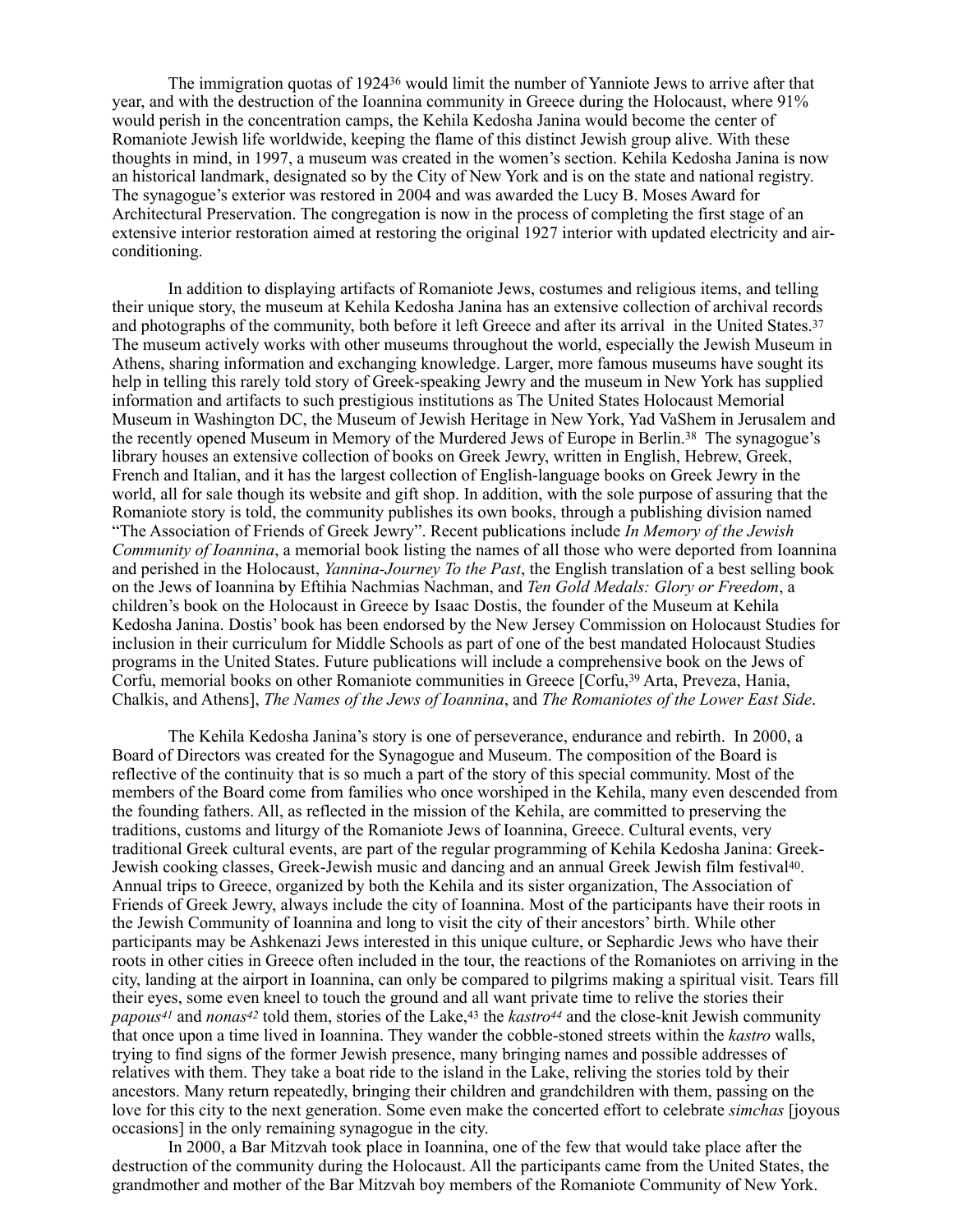The synagogue was filled. There was not a dry eye in the house. The commitment on the part of the family, of the community, and of the young boy was reflective of the commitment to continuity that is a very special aspect of the present Jewish community of Ioannina, a community that knows that while others in Greece might be ready to sing dirges in their memory, they are continuously supported by their sister community of Romaniotes in New York.

From the very creation of the Kehila Kedosha Janina, strong ties were kept with the sister community back in Ioannina, something that was rarely duplicated in Jews who came from other parts of Europe or, even, from other cities in Greece. The Sisterhood of Janina, founded in 1932 has, over the course of the years, contributed funds to help the Jewish Community of Ioannina, as has the Brotherhood, the Kehila and, since its foundation in 1998, The Association of Friends of Greek Jewry. In the beginning, money was sent over to help create dowries for poor or orphaned girls, enabling them to get married. The Sisterhood has continually contributed towards the restoration of the synagogue and Jewish cemetery and, after the opening of the borders in 1991, helped rescue 37 Albanian Jews with Yanniote roots, bringing them to the United States. Ongoing fundraising to preserve the Ioannina Jewish Cemetery is shared by all organizations associated with the Kehila. The ties between the community in Ioannina and the New York Romaniote community have never been severed. As expressed by Moses Eliasaf, President of the Jewish Community of Ioannina, in a recent letter to Kehila Kedosha Janina, dated January 27, 2006, written on receipt of a generous donation towards the restoration of the only remaining synagogue in Ioannina, "We wish to convey to you that, on our part, we feel that you are always with us in spite of the great geographical distance that separates us. Your valuable aid, your immediate response to our appeals and the feelings with which you cherish our Community have raised our consciousness as to our real benefactors. Our brethren at Kehila Kedosha Janina have never let us down."

One of the most fascinating aspects of this community, the Romaniote community of New York, is their definition of who they are. Ethnicity is a matter of choice. These Jews could have defined themselves in many ways: American Jews who descend from Greece, Jews living in America with Greek roots, etc. Their choice of defining themselves as 'Greek' Jews, and putting this aspect of their ethnicity first, reveals much about their choice of identity. The number now attempting to get Greek nationality based on their parent[s] or grandparent[s] having been born in Greece is not found in any other group of Jews who have their roots on Greek soil. Romaniote Jews, Hellenized Jews, still remain Hellenes.

There is much to be learned from this community: in a society, here in the United States, that stressed assimilation, that proudly called itself a 'melting pot', this small community of Greek-speaking Jews stood proudly separate, never quite 'melting', always proud of their distinctions. Was it their differences that forced them to cling to each other and their traditions? Was it pride in who they were and where they came from? These are questions still not completely answered, questions still demanding additional research. What we do know is, today, a century later, Romaniote Jews are still attracting attention, still, somehow, achieving the impossible and, most importantly, continuing, with pride, to preserve their distinctiveness. The rabbis say that with each language we learn we acquire an additional soul. There is no doubt that the souls of Romaniote Jews are distinctly Greek and remain so wherever they transplant their bodies.

<span id="page-7-0"></span><sup>&</sup>lt;sup>1</sup>Romaniote has come to mean Hellenized, Greek-speaking Jews. According to Professor Bowman, the term was in common usage by the 11th century. For an extensive overview of Romaniote Jewry in the Byzantine Empire see, Sharf, Andrew, *Byzantine Jewry from Justinian to the Fourth Crusade*, New York, 1971 and Bowman, Steven, *Jews of Byzantium*, Bloch Publishing, New York, 1985.

<span id="page-7-1"></span>[<sup>2</sup>](#page-0-1) Stavroulakis, Nikolas, *The Jews of Greece*, Talos Press, Athens 1990, pp. 9-10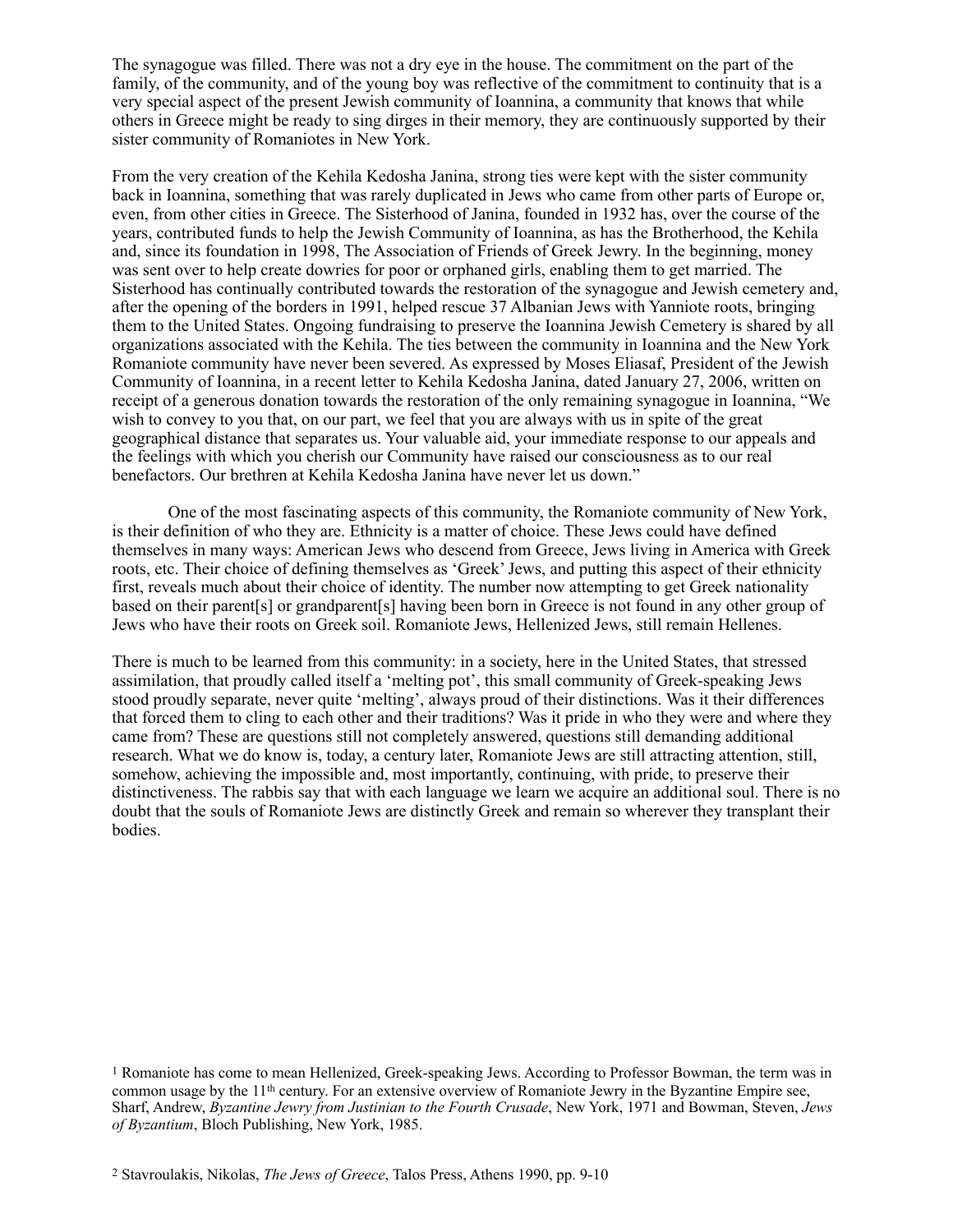<span id="page-8-0"></span><sup>[3](#page-0-2)</sup> See Stavroulakis, Nikos, *Jewish Sites and Synagogues of Greece*, Talos Press, Athens, 1992 for an extensive history of the Jewish communities in Greece.

<span id="page-8-1"></span>Included in these statistics are the Jewish Communities of Rhodes and Kos, which were physically part of Italy [4](#page-0-3) from 1919-1943 and did not become part of Modern Greece until 1946. Since these communities, jointly numbering close to 2000, are usually included in Greek Holocaust statistics, they will be included here.

<span id="page-8-2"></span><sup>5</sup>The language spoken by the Sephardim of Greece was a mixture of Medieval Spanish, dating to the 1[5](#page-0-4)<sup>th</sup> century, Hebrew and inclusions of occasional Greek and Turkish expressions, depending on the location of the speaker. It is often erroneously called 'Ladino' which is more correctly used when referring to the liturgical language used only during religious ceremonies and not to the vernacular. The scholars refer to the spoken language as Judeo-Espanyol, or Judeo-Spanish, but the Jews referred to it simply as '*judesmos*' [Jewish].

<span id="page-8-3"></span><sup>6</sup>Judeo-Greco, the liturgical language of Romaniotes differed from their spoken language. The spoken language was predominantly Greek with inclusions of Hebrew expressions having to do with religious practices. In Ioannina, where the dialect of Romaniote Jews developed to the highest level, it also was often used as the vernacular of non-Jewish Greeks, especially those involved in trade with the Jewish community. The Yanniote dialect incorporated many Turkish expressions, not surprising due to over 480 years of Turkish occupation. For a glossary of Yanniote dialectic expressions, see Νάχμαν, Ευτυχία, ΓΙΑΝΝΕΝΑ, Ταξίδι στο Παρελθόν, Talos Press, Athens, 1996, or the English translation: Nachman, Eftihia, Yannina-Journey To the Past, edited by Marcia Haddad Ikonomopoulos and Isaac Dostis, Bloch Publishing, New York 2004.

<span id="page-8-4"></span>According to Moskos, Charles, *Greek Americans: Struggle and Success*, Prentice Hall, New Jersey, 1980, p.156, [7](#page-0-6) the figures for total Greek immigration to the United States between 1873 and 1989 numbered 850,000. Included in the 1890-1917 and 1918-1924 figures [a total of 520,000] would have been the 2000 Jews of Ioannina who came to the United states during that period. As noted by Moskos, it was difficult to determine exact numbers of Greek immigrants because many of them were expatriated Greeks who came to the United States from Turkey or lands still part of the Ottoman Turkish Empire.

| Era                              | Approx. Total Approx. Annual Average |         |        |
|----------------------------------|--------------------------------------|---------|--------|
| Early migration 1873-1899 15,000 |                                      |         | 500    |
| <b>Great Wave 1890-1917</b>      |                                      | 450,000 | 25,000 |
| <b>Last Exodus 1918-1924</b>     |                                      | 70,000  | 10,000 |
| <b>Closed Door 1925-1946</b>     |                                      | 30,000  | 1,300  |
| Postwar Migration 1947-1965      |                                      | 75,000  | 4,000  |
| New Wave 1966-1979               |                                      | 160,000 | 11,000 |
| Declining Migration 1980-1989    |                                      | 25,000  | 2,500  |

<span id="page-8-5"></span>8The established Jewish communities of both western Europe and the United States were predominantly Ashkenazi and, often, had difficulty recognizing their Sephardic and Romaniote brethren as Jews, very often excluding them from official statistics.

<span id="page-8-6"></span> Many Jews from Salonika worked as *hamales* [porters] in the port of Salonika and were specifically recruited by [9](#page-0-8) the British to help build the port of Haifa. According to the legend, when asked by the British to provide stevedores to work the port of Haifa, the Ashkenazim replied that no self-respecting Jew worked in such a capacity. Of course, this was not true. There were many working in near by Salonika.

<span id="page-8-7"></span> $10$  With the influx of 1,100,000 Asia Minor Greeks in 1922/23, as part of the exchange of populations, these figures would change.

<span id="page-8-8"></span> $11$  Although most Jews did not work in agriculture but, rather, as merchants, their ability to make a living was affected by the general economy and they were also affected by antiquated inheritance laws.

<sup>12</sup> See Nehama,J., 'The Jews of Salonika and the Rest of Greece Under Hellenic Rule: The Death of a Great Community' in Barnett, R.D. (ed.) *The Western Sephardim*. London, Gibraltar Books, pp. 243-82.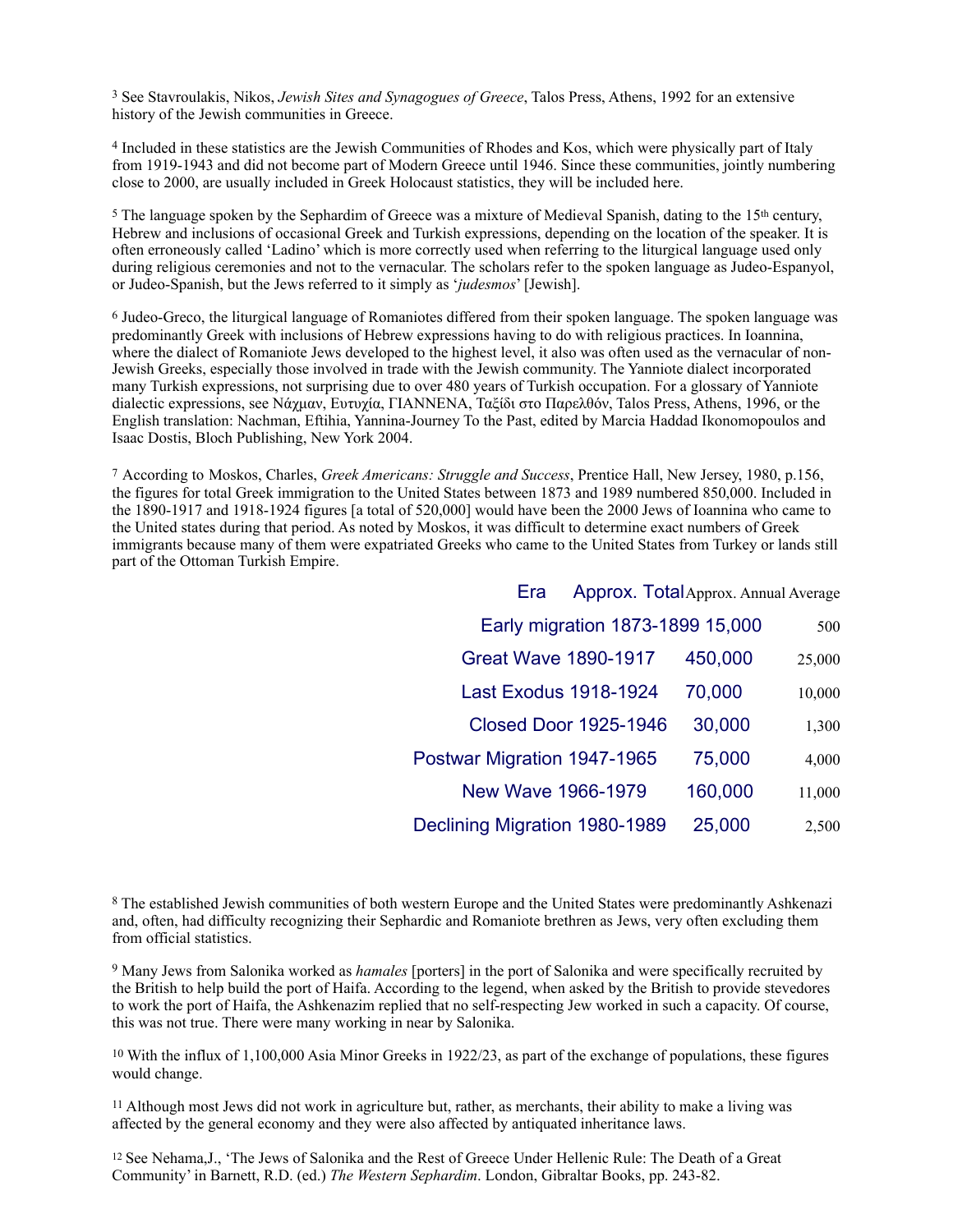<span id="page-9-0"></span><sup>[13](#page-1-0)</sup> There are approximately 30,000 Jews in Israel who date their ancestry back to Greece, most of traditional Sephardic background. There is a Moshav [co-operative community] founded by Greek Jews [Moshav Tsur located between Haifa and Tel Aviv] and one still functioning Romaniote Synagogue [Beit Knesset, known as the Zakynthos Synagogue] in Tel Aviv.

<span id="page-9-1"></span><sup>[14](#page-1-1)</sup> Kehila Kedosha Janina [The Holy Congregation of Ioannina] is located at 280 Broome Street, between Allen and Eldridge. An excellent website [http//www.kkjsm.org] tells the story of the congregation and the history of the community, in addition to items of interest, books for sale and upcoming events involving the synagogue and museum.

<span id="page-9-2"></span><sup>[15](#page-1-2)</sup> Gordon, Cyrus H., *The Common Background of the Greek and Hebrew Civilizations*, W.W. Norton and Company, NY 1965

<span id="page-9-3"></span><sup>[16](#page-2-0)</sup> While population density would decrease after the opening of the Williamsburg Bridge and a movement of Jews into nearby Brooklyn, at the height of immigration, the Lower East Side had one of the highest populations densities in the world. In 1910, there were an estimated 2.300,000 residents in the borough of Manhattan, of which almost half were foreign born. The Lower East Side had the distinction of the highest population density, averaging over 300 persons per acre, most living in crowded tenements with an average of four residents per room. For an extensive picture of immigrant life on the Lower East Side, see:

Joyce Mendelson ,*Lower East Side Remembered and Revisited*, Lower East Side Press, New York, 2001, Diner, Hasia R., *Lower East Side Memories: A Jewish Place in America,* Princeton University Press, NJ 2000 and Hilton Hindus, ed. *The Jewish East Side, 1881-1924.* Transaction Publishers, New Brunswick and London,

1996. With the exception of Joyce Mendelson's book, no mention is made of the Romaniote Jewish community or of Kehila Kedosha Janina.

<span id="page-9-4"></span><sup>[17](#page-2-1)</sup> Ashkenazi, Hebrew for German, originally designated Jews from German lands, but with migrations east to escape persecutions starting in the  $11<sup>th</sup>$  century, it has come to mean Jews from Eastern Europe, predominantly Polish and Russian lands.

<span id="page-9-5"></span><sup>[18](#page-2-2)</sup> Shearith Israel, the Spanish and Portuguese Synagogue, located uptown on West 70<sup>th</sup> and Central Park West, established a Talmud Torah [a school to teach Jewish youth] on Eldridge Street and there were a Kastorlis [Kastoria] and Monastirlis [Monastir] synagogue in the neighborhood, until the congregations moved to Brooklyn. Most of the Saloniklis [Jews from Salonika] would move uptown to the Bronx, establishing a synagogue there. The Kastorlis Synagogue still stands in Brooklyn but is no longer active, the Monastirlis Synagogue moved its congregation to Long Island [The Sephardic Temple of Cedarhurst] and the Sephardic Jewish Center of Forest Hills now houses the Saloniklis congregation of the Bronx.

<span id="page-9-6"></span> $19$  Yiddish, a mixture of Medieval German and Hebrew is the language of the Ashkenazim.

<span id="page-9-7"></span> $^{20}$  $^{20}$  $^{20}$  Monastir [now called Bitol] while not part of Greece [located in southern Yugoslavia] had a very stron connection to both Sephardic and Romaniote Greek Jewry. The one remaining synagogue in Thessaloniki is the Monastiriton Synagogue, founded by Jews from Monastir in the early twentieth century. Many marriages were arranged between Jews from Monastir and those of Salonika, Kastoria and, even Ioannina. What is of particular interest is that, when the Monastirlis Synagogue, located at 133 Eldridge Street, closed in the 1940's, they gave many of their 'treasures', including a Torah crown to Kehila Kedosha Janina, and many of the Monastirlis congregants began to attend services at Kehila Kedosha Janina.

<span id="page-9-8"></span><sup>[21](#page-2-5)</sup> Sheerith [also spelled 'Shearith'] means remnant. Many congregations in the Diaspora would call themselves Sheerot {Remnants] of Israel.

<span id="page-9-9"></span><sup>[22](#page-3-0)</sup> Source: Father John Angel, resident priest of St. Barbara.

<span id="page-9-10"></span><sup>[23](#page-3-1)</sup> Source: The United Brotherhood Good Hope Society of Janina. Often, in the Diaspora, the establishment of a burial society preceded the establishment of the community and the synagogue. The commandment [mitzva] to provide a decent burial for every Jew is one of the most important commandments [mitzvoth] in Judaism. A synagogue is not necessary for Jewish worship: only the Laws [the Torah] and a quorum [a minyan] are required.

<span id="page-9-11"></span> See Constantakos, C. and Spiradakis, J., Greek in New York, in O. Garcia and J. Fishman (Eds.) The *Multilingual* [24](#page-3-2) *Apple: Languages in New York City* (pp.143-166) Mouton de Gruyter, New York, 1997 for a comprehensive look on attempts to preserve Greek among Greek-Americans in New York.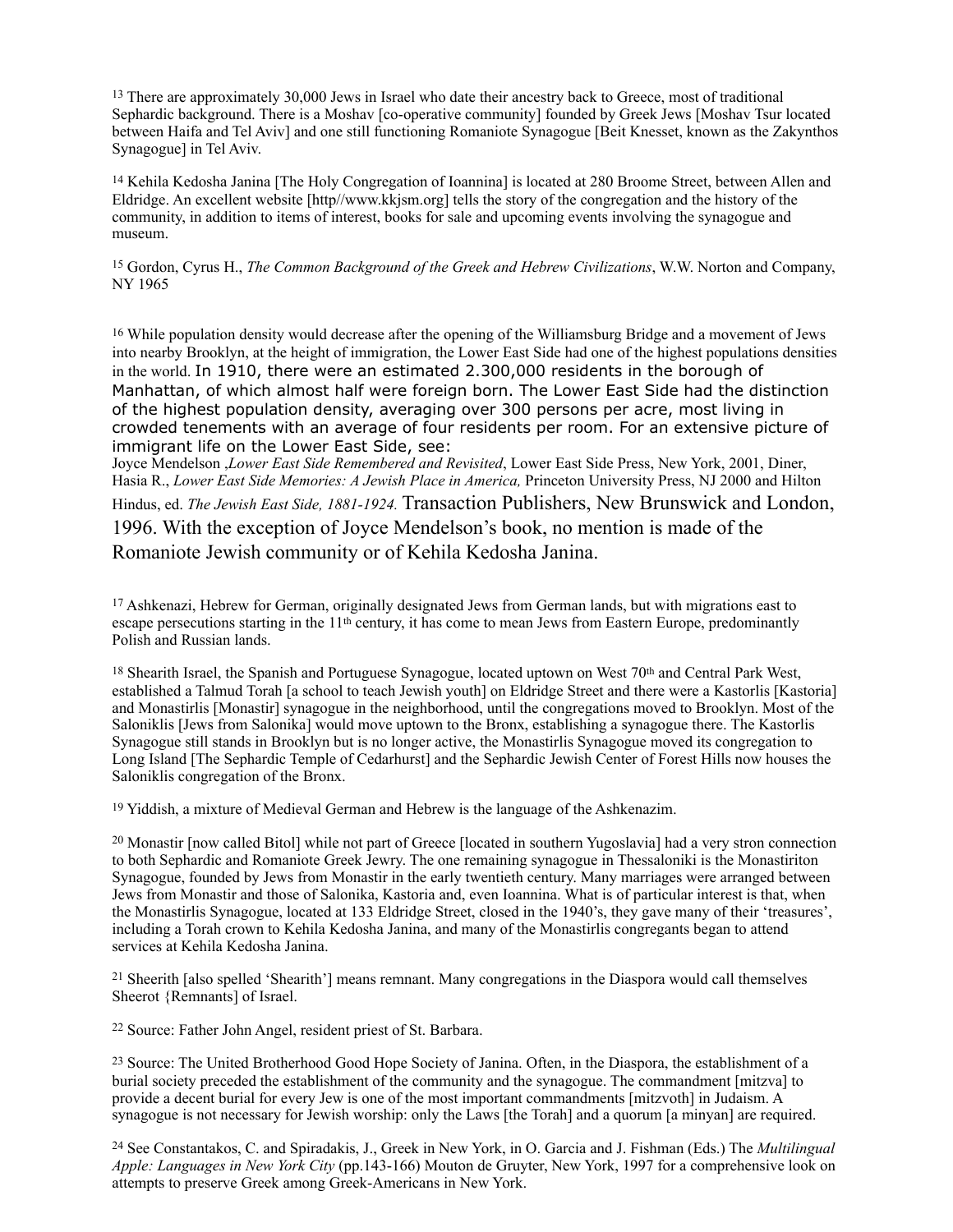<span id="page-10-0"></span><sup>[25](#page-3-3)</sup> Originally, Romaniote piyyuttim from Ioannina were written, as were all Judeo-Greco piyyuttim, in Hebrew characters. Due to the work of the late Joseph Matsas of Ioannina, much was transcribed into Greek characters and is now stored in the archives of Kehila Kedosha Janina. It is hoped that in the future, these *piyyuttim* can be translated into English and transliterated into Latin characters and published in all four linguistic variations.

<span id="page-10-1"></span><sup>[26](#page-3-4)</sup> It is not uncommon during our annual visits to Ioannina to see expressions of delight among older residents of the city [both Jewish and Christian] when hearing one of our tour participants try to communicate in the 'Greek' they learned at home. The typical comment on the part of the listener is, "That reminds me of how my grandfather [or grandmother] spoke."

<span id="page-10-2"></span> The 'lis' ending is the Judeo-Espanyol form of designation of location of birth. Therefore, a *Rhodeslis* was a Jew [27](#page-3-5) from Rhodes, a *Saloniklis*, from Salonika, a *Kastorlis*, from Kastoria, etc. It would never refer to a non-Jew from that area, but only to '*los muestros*', [one of ours].

<span id="page-10-3"></span><sup>[28](#page-3-6)</sup> Amalia Bakar was born in Ioannina and sang a repertoire of songs typical of the Greco-Turkish world of her youth. The participation of Greek-speaking Jews in the Greek musical world of the early 20<sup>th</sup> century was not unusual. One of the most famous was Roza Eskenazi, born Sarah Skinazi to Jewish parents [Flora and Avraam] in Constantinople. She would become the most famous of female Rebetika singers. Her Jewish roots were never hidden. She would sing in Judeo-Espanyol, Turkish, Armenian and Greek, clearly displaying the many dimensions of her Jewish Balkan background. Amalia, her contemporary, never achieved the international status of Roza, but her music is still beloved by the Yanniotes and a CD with many of the songs she made famous is still a best seller at Kehila Kedosha Janina, the synagogue she and her family attended.

<span id="page-10-4"></span><sup>[29](#page-4-0)</sup> The word 'bema' comes from the Greek word 'vima' [βήμα] a raised platform or podium used to conduct services. Many Greek words have become part of traditional Jewish usage [συναγωγή-synagogue-a gathering place, *knesset* in Hebrew; *tik*, *tikkim* in the plural [from the Greek word θήκη- a case, in the synagogue, one to hold the Torah scrolls and, during the holiday of Pessah, the afikomen, the piece of matsa that is hidden].

<span id="page-10-5"></span><sup>[30](#page-4-1)</sup> The Ark where the Torah scrolls are kept.

<span id="page-10-6"></span><sup>[31](#page-5-0)</sup> This would change in subsequent generations, as the children of the congregants became more 'Americanized' but it would be a slower process of acceptance for the women to have a higher education, many of the old-timers still feeling that, not only that there was no need for it, but that it would actually make her less desirable as a mate.

<span id="page-10-7"></span> See Stavroulakis, Nikos, *The Jews of Greece*, Talos Press, Athens, 199o, p. 68 and Dalven, Rae, *The Jews of* [32](#page-5-1) *Ioannina*, Cadmus Press, Philadelphia, 1990, p. 79.

<span id="page-10-8"></span> Quorum of ten men needed in traditional Orthodox Jewish religious services. Women are not counted in the *[33](#page-5-2) minyan* in Orthodox Jewish communities.

<span id="page-10-9"></span><sup>[34](#page-5-3)</sup> In an irony of fate, one of the congregants of Kehila Kedosha Janina, named Stemma, became the only member of her family to survive the Holocaust when her parents, having already provided dowries for her older sisters, and fearing that they could not do so for her, sent her to America to live with relatives, hearing that dowries were not required in America and hoping that she would meet a mate there. The rest of the family would perish in Auschwitz-Birkenau.

<span id="page-10-10"></span><sup>[35](#page-5-4)</sup> Bechoraki [or Bechorak] was an example of the Hellenization of Hebrew names that took place in Ioannina. Bechor means 'first born' and Bechoraki, with the addition of the Greek diminutive 'aki' was a name given many firstborn males in Ioannina. Other examples of this were the surnames of Hadjopoulos and Bechoropoulos [the son of someone who made a pilgrimage, Haj in Turkish, to Jerusalem, and the son of a 'Bechor' respectively. For a complete discussion of the names of the Jews of Ioannina, see Matsas, Joseph, *Τα Ονοµάτα Των Εβραίων Των Ιωαννίνων*, an unpublished paper that will form the basis for a soon to be published book in English on the same subject. The English edition is slated for publication in 2008.